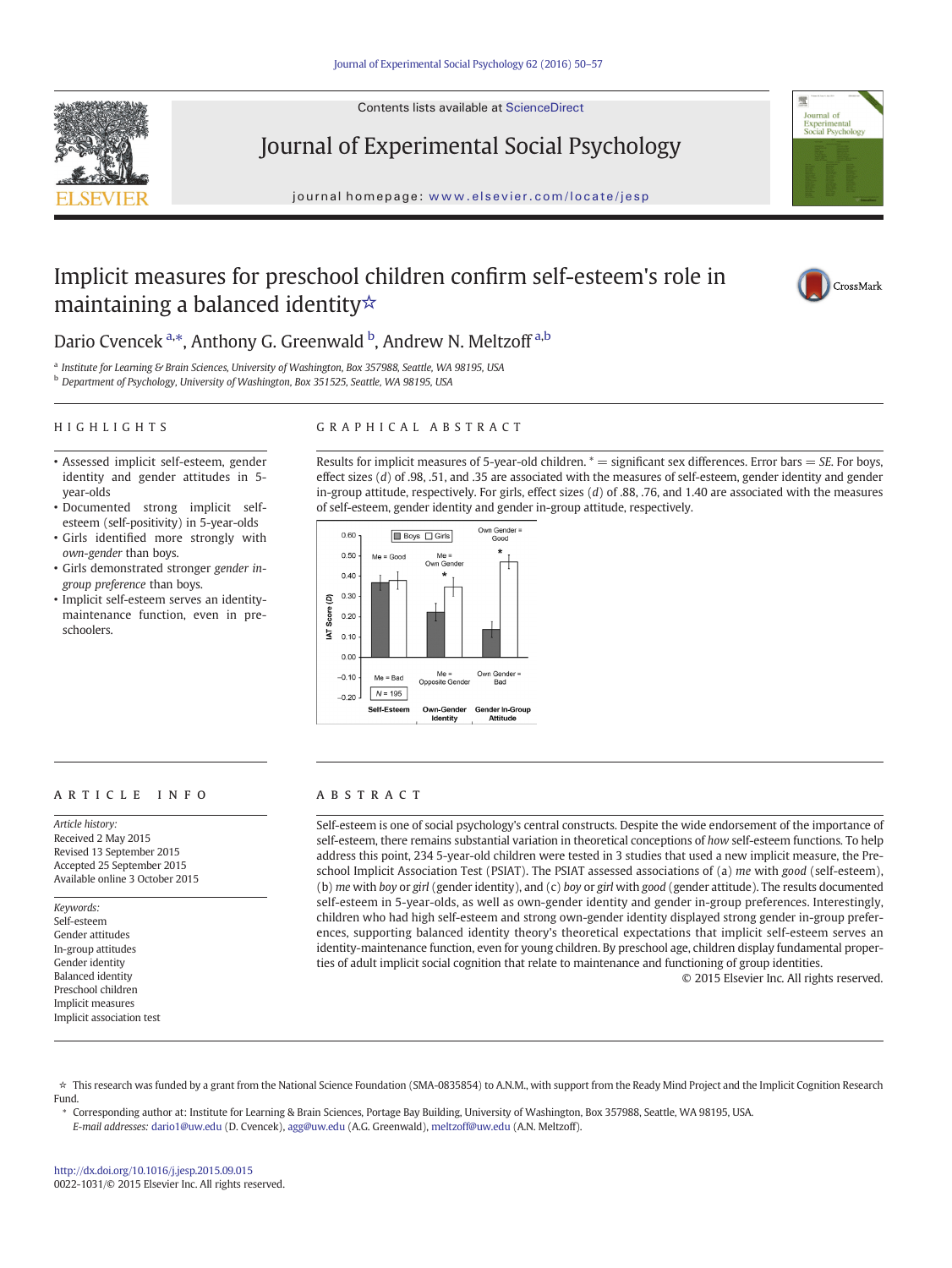#### 1. Introduction

Psychological interest in self-esteem—positive self-evaluations—can be traced to [James \(1890\)](#page-6-0) theorizing about self-love in Principles of Psychology. Self-esteem is widely conceived as a relatively stable trait, consisting of positive self-regard or attitude, and arising in normal development [\(Allport, 1955; Maslow, 1951; Rogers, 1959\)](#page-6-0). Despite the wide endorsement of the importance of self-esteem, there remains substantial variation in theoretical conceptions of how self-esteem functions in ways that justify its status as an essential ingredient of personality.

### 2. An identity maintenance function of self-esteem

Several theories that are not routinely grouped together offer conceptions that treat self-esteem as a relatively stable trait having a central role in the formation and maintenance of social identities. These include: (a) social identity theory's view that low self-esteem motivates identification with positively regarded groups [\(Tajfel &](#page-7-0) [Turner, 1979\)](#page-7-0), (b) self-affirmation theory's view that high self-esteem provides a resource to affirm a threatened identity ([Steele, 1988](#page-7-0)), (c) self-verification theory's view that people seek to maintain stable and coherent self-views ([Swann, 1983](#page-7-0)), (d) [Farnham, Greenwald, and](#page-6-0) [Banaji's \(1999\)](#page-6-0) analysis of self-esteem's connection to in-group favoritism, and (e) balanced identity theory's view that identities, attitudes, and self-esteem self-organize to maintain affective–cognitive consistency [\(Greenwald et al., 2002\)](#page-6-0). This paper examines the balanced identity theory (BIT) view that self-esteem—conceived as an association of self with positive valence—is the central gear of an affective–cognitive system that interrelates associations of self with a social category (identity) to associations of the social category with valence (group attitude).

#### 3. Limitations of self-esteem measures

In the most widely used self-esteem measures, respondents are typically aware that they are responding to items that measure positive self-regard. This transparency can cause these measures to function more to reveal impression management strategies than to reveal selfesteem ([Paulhus, 2002](#page-6-0)).

A recent method for assessing self-esteem that may avoid selfpresentational distortion is the Implicit Association Test (IAT; [Greenwald & Farnham, 2000; Greenwald, McGhee, & Schwartz, 1998](#page-6-0)). In adult subjects, IAT measures of self-esteem have been found to correlate only weakly with self-report measures of self-esteem ([Greenwald &](#page-6-0) [Farnham, 2000; Rudolph, Schröder-Abé, Schütz, Gregg, & Sedikides,](#page-6-0) [2008\)](#page-6-0). The theoretical significance of discrepancies between explicit and implicit measures of self-esteem remains to be determined (cf. [Valiente et al., 2011](#page-7-0)).

Also to be noted is that various proposed implicit measures of selfesteem correlate only weakly with one another (cf. [Bosson, Swann, &](#page-6-0) [Pennebaker, 2000](#page-6-0)). This may reflect only that most of the implicit measures are psychometrically weak [\(Buhrmester, Blanton, & Swann,](#page-6-0) [2011\)](#page-6-0). Although some studies have confirmed predictions for correlations involving IAT-measured self-esteem ([Bosson et al., 2000;](#page-6-0) [Greenwald & Farnham, 2000; Rudolph et al., 2008\)](#page-6-0), the totality of available evidence about IAT measures of self-esteem remains quite limited, justifying further studies such as the present one.

The strongest evidence for validity of IAT measures of self-esteem comes from empirical tests of the predictions of BIT's balance–congruity principle ([Cvencek, Greenwald, et al., 2015; Greenwald et al., 2002](#page-6-0)). BIT's balance–congruity principle describes constraints on interrelations among sets of associations involving the self, social groups, and positive or negative valence. For example, in the presence of high self-esteem, the balance–congruity principle expects the maintenance of the identity association between self and a positively (but not a negatively) valenced

group. Balanced identity findings help to build a case for nomothetic validity of IAT measures of self-esteem.

#### 4. Balanced identity and self-esteem in children

Balance–congruity principle predictions have been confirmed using samples of adults and older children (for a review see [Cvencek,](#page-6-0) [Greenwald, & Meltzoff, 2012\)](#page-6-0). Research indicates that balanced identity organizations may be apparent in elementary-school children [\(Cvencek, Meltzoff & Greenwald, 2011; Dunham, Baron, & Banaji,](#page-6-0) [2007](#page-6-0)), but such organization has yet to be examined in preschoolers.<sup>1</sup> Although preschoolers may exhibit a variety of self-related concepts, they may not have organized them yet in a balanced or consistent fashion.

Harter and colleagues' work using pictorial self-report ([Harter &](#page-6-0) [Pike, 1984\)](#page-6-0) indicates that young children (ages 3- to 7-years-old) can evaluate themselves in terms of how good they are in particular areas (such as math, physical achievements, etc.). These domain-specific self-evaluations are strongly positive for the majority of young children [\(Harter, 2012\)](#page-6-0), which agrees with research showing that most adults have a positive attitude toward self [\(Baumeister, 1982; Greenwald,](#page-6-0) [1980; Taylor & Brown, 1988](#page-6-0)). Nevertheless, [Harter \(2006\)](#page-6-0) could find no evidence of children integrating their domain-specific selfevaluations ("I am pretty good at climbing") into a global selfevaluation (see also [Marsh, Ellis, & Craven, 2002\)](#page-6-0). The lack of an accepted measure of self-esteem for preschoolers added further significance to the present attempt to extend BIT's interpretation of selfesteem's identity-maintenance role to preschoolers.

#### 5. Variation in own-gender identities and gender in-group preferences

As part of investigating affective–cognitive consistency in the current study, special attention is paid to gender differences in children's implicit gender identity and gender attitudes.

Previous studies of implicit cognition with both adults [\(Greenwald](#page-6-0) [et al., 2002; Rudman & Goodwin, 2004\)](#page-6-0) and children [\(Cvencek,](#page-6-0) [Meltzoff & Greenwald, 2011\)](#page-6-0) showed that the implicit gender identity of males is weaker than the implicit gender identity of females. In addition, gender attitude IAT measures reveal stronger gender in-group preference in women than in men ([Rudman & Goodwin, 2004\)](#page-6-0), and in girls than in boys ([Cvencek, Greenwald & Meltzoff, 2011\)](#page-6-0). The present research offers an additional opportunity to assess own-gender identity and gender in-group preference using implicit measures very early in development.

#### 6. Goals of the present research

This research sought to validate a recently developed measure of implicit self-esteem for young children, the Preschool Implicit Association Test (PSIAT; [Cvencek, Greenwald, & Meltzoff, 2011](#page-6-0)) by testing whether the pattern of correlations obtained at younger ages agrees with that obtained with older children and adults. Three predictions were made: (a) 5-year-old children will demonstrate strong implicit selfpositivity on the PSIAT self-esteem measure, (b) 5-year-olds will identify with their own-gender (based on and extending [Ruble, Martin, &](#page-6-0) [Berenbaum, 2006\)](#page-6-0), and (c) 5-year-old girls will show stronger gender in-group preferences than 5-year-old boys (based on and extending [Cvencek, Greenwald & Meltzoff, 2011\)](#page-6-0).

 $1$  [Dunham et al.](#page-6-0)'s (2007) study included 5-year-olds, but with only nine in their sample and no statistical assessment of preschoolers, there was insufficient basis for generalizing to a preschool population.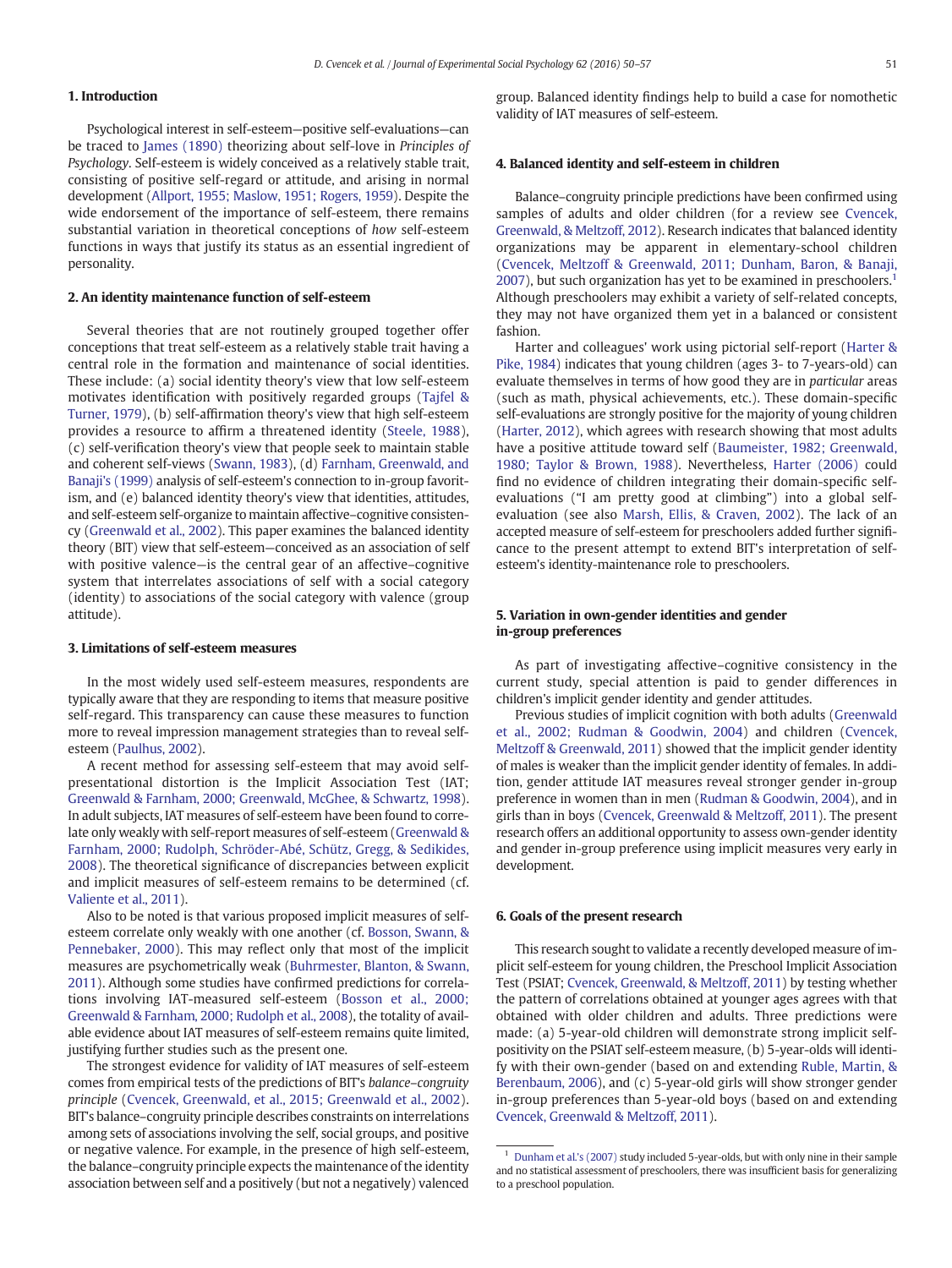#### 7. Method

Three studies were conducted to examine self-esteem in very young children. The studies also included gender identity and gender attitude measures, because correlational analyses of the three measures could serve to validate the self-esteem measure by confirming its having expected correlations with these other measures. Study 1 ( $N = 42$ ) examined whether 5-year-old children show evidence of implicit selfesteem using PSIAT measures. Study 2 ( $N = 111$ ) replicated the methods of Study 1 in a larger sample of 5-year-olds, including variations of additional contextual factors in the interest of further method development. Study 3 ( $N = 81$ ) replicated the designs of Studies 1 and 2 with a novel set of stimuli to represent self and other categories in gender identity and self-esteem tests. A preliminary analysis of variance on the PSIAT scores revealed no significant main effect of study (3 levels), or any significant interaction effect of study with subject gender, PSIAT measure type (3 levels) or the interaction of PSIAT type with gender (all  $p$  values  $> .081$ ). (This preliminary analysis, along with analyses justifying combining across procedural factors, are reported in the Supplementary material.) These preliminary results justified combining the three studies into one sample having substantial power.

#### 7.1. Subjects

Two hundred thirty-four 5-year-old children  $(M = 60.85$  months,  $SD = 0.89$  months; 124 boys and 110 girls) participated in the three studies. According to parental report, the racial/ethnic makeup of the sample was 83.8% White, 1.8% Asian, 1.4% African American, 0.5% Native American, 11.7% more than one race, and 0.9% other/unknown; 5.5% reported Hispanic ethnicity. Subjects were recruited by calling families from a university-maintained database of research volunteers. Each family received \$10 for participation.

#### 8. Materials and procedure

Children were tested individually in a quiet room  $(3.0 \text{ m} \times 2.4 \text{ m})$ while seated at a desktop computer (53.3 cm screen). The experimenter was present and gave instructions orally.

#### 8.1. Representing self

The conception of the study was to use unfamiliar and genderunassociated physical objects to represent the categories of me and not-me in the PSIAT procedures. Small flags were selected in part because "flag" is within the standard vocabulary of a 5-year-old [\(Fenson et al., 2007](#page-6-0)). Two sets of four flags served as stimuli in Studies 1 and 2: White-Blue flags (red, white, and blue national flags of Croatia, France, Russia, and state flag of Iowa) and Yellow-Black flags (red, yellow, and black national flags of Angola, Belgium, Germany, and Uganda; see Supplementary material). Study 3 used novel flags created to permit greater control over the flags' colors and designs. In this study, two sets of flags were created using three colors (yellow, white, and blue; see Supplementary material). Study 3's flags differed systematically by being designed with two pattern characteristics: Half of the flags included both a foreground circle and background stripes; the remainder had a foreground star and background rectangles.

Children first learned to distinguish the flags that were assigned to them (i.e., "these are your flags") from those that were not (i.e., "these flags are not yours"). This random assignment was achieved by the experimenter giving the child four stickers that depicted the "flags that are yours" (see [Fig. 1](#page-3-0)).<sup>2</sup> Each flag was mounted on a 25.4 cm high, black plastic flagpole and situated on the tabletop used for testing. Children were instructed that the stickers would help them to recognize "their" flags, and also that the stickers representing their flags would be theirs to keep when they completed the computer game.

#### 8.2. Apparatus and experimental stimuli

The set of my flags was placed close to the children, and the not-my flags were more distant, but also in sight. The computer screen displayed each set of four flags, one on the left side of the screen, the other on the right (counterbalanced; see [Fig. 1](#page-3-0)).

The computer keyboard had two large, color-coded response buttons—one orange and one purple. Wide orange and purple stripes (each 10 cm wide) appeared correspondingly on the left and right sides of the computer screen, indicating which button was correct for the flags shown on that side.

During the three PSIATs, children sorted stimuli belonging to six categories: me (images of "my flags"), not-me (images of "not-my flags"), good (print and sound recordings of "good words"), bad (print and sound recordings of "bad words"), boys (photographs of boys), and girls (photographs of girls). Each PSIAT alternated between picture and word (simultaneous voice plus print) stimuli from one trial to the next (all individual stimuli are described in detail below). To avoid the requirement of an ability to read, each stimulus of a verbal word started simultaneously with the onset of the printed word on the screen. Similarly, the onset of each flag picture was synchronized with a short beep sound. The intertrial interval was 500 ms.

For each PSIAT, erroneous key press responses were followed by a red question mark. Children were instructed that, when they saw the "?" they should press the correct key to "continue the game." As is standard in IAT procedures with adults, response latencies were recorded to occurrence of correct responses. Breaks of approximately 5 min were taken after completing each of the three PSIATs, with optional additional breaks when the experimenter deemed warranted to maintain the children's attention on the task. After completing the three PSIATs, children were given an opportunity to exchange their flag stickers for another sticker set of four flags. This was done to assess children's preference for their own flags.

#### 9. PSIAT testing procedure

All children completed PSIAT measures of self-esteem, gender identity, and gender attitudes (128 trials total per PSIAT; see Supplementary material for details).

#### 9.1. Self-esteem

Children sorted stimuli representing four categories: me, not-me, good, and bad. Four pictures of white-blue flags and four pictures of yellow-black flags comprised the me and not-me concepts, respectively. Four good words (fun, good, happy, nice) and four bad words (bad, mad, mean, yucky) represented the good and bad categories, respectively. In one combined task, my flags and good words shared a response key, with not-my flags and bad words sharing the other response key. The other combined task reversed the response assignments for good–bad words. Numerically positive self-esteem PSIAT scores indicated stronger association of me with good than with bad.

#### 9.2. Gender identity

Children sorted stimuli representing the four categories: me, not-me, boys, and girls. The same flags used for the self-esteem PSIAT represented me and not-me for this measure. Four pictures of boys and four pictures of girls (see Supplemental material) represented the boy and girl categories, respectively. In one combined task,  $m\gamma$  flags and boy pictures shared a response key, with not-my flags and girl pictures

 $2$  In this Figure—and elsewhere in the paper—the "flags that are yours" and the "flags that are not yours" will be referred to as "my flags" and "not-my flags," respectively, because that is how a child would refer to them.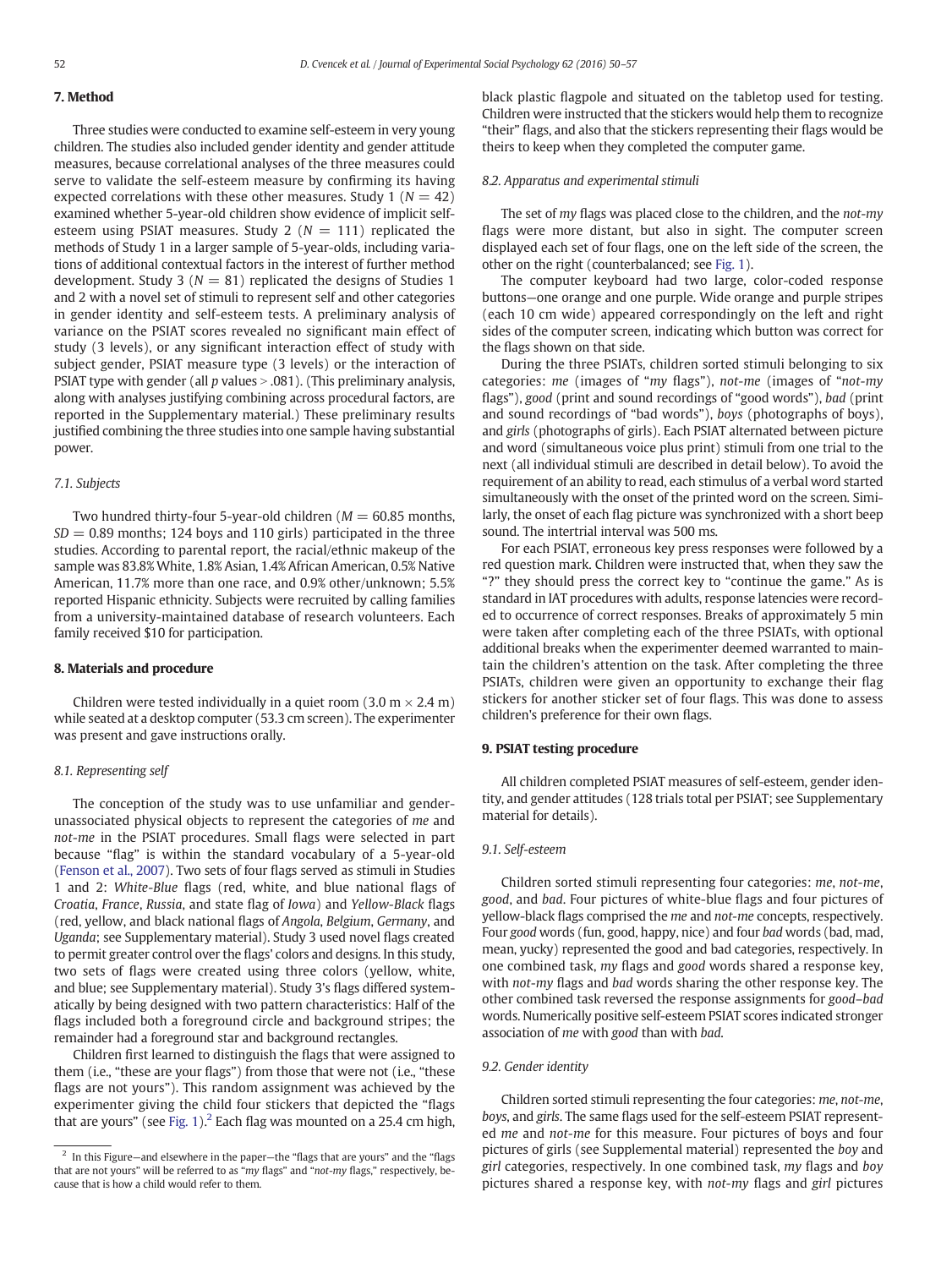<span id="page-3-0"></span>

Fig. 1. Child's view of the apparatus used for the Self-esteem PSIAT. During the PSIAT, children categorize stimuli from four categories (me, not-me, good, and bad). The four categories are assigned to two response buttons, one operated with the left hand and the other with the right hand. Stimuli are presented one at a time, in the center of the screen (53.3 cm screen). Presentation of each stimulus on the screen is synchronized with the sound presentation through the speakers. Colored stripes on either side of the screen (one orange and one purple) contain visual reminders for each of the four categories. Reminders for my flags and not-my flags appear as a collage of all my flag and not-my flag stimuli respectively. Reminders for good and bad words appear (below the two collages) as smiley and frowny faces, respectively. The child's task is to sort the stimulus by pressing one of the response buttons that are color-coded so they match the colors on the screen. Actual my flags and not-my flags appear on flagpoles close to (my flags) and away from (not-my flags) the child. Stickers used in flag assignment task (see text) are placed next to the my flags. Figure drawn to scale.

sharing the other response key. In the other combined task, two of the response assignments were reversed, such that my flags and girl pictures shared one key while not-my flags and boy pictures shared the other key. An own-gender identity would be manifest if boys showed a stronger association of my flags with boy than with girl, and similarly if girls showed a stronger association of my flags with girl than with boy.

#### 9.3. Gender in-group attitude

Children sorted stimuli representing boys, girls, good, and bad, using the four boy and four girl photographs from the identity PSIAT and the good and bad words from the self-esteem PSIAT. In one combined task, good words and boy pictures shared a response key, as did bad words and girl pictures. In the other combined task, left versus right assignment of boy–girl pictures was reversed. A gender in-group preference would be manifest if boys showed a stronger association of boy with good than with bad, and similarly if girls showed a stronger association of girl with good than with bad.

#### 9.4. Counterbalancing

Studies 1 and 2 had 24 conditions counterbalancing three procedural factors: PSIAT order (6 levels: Each of the three PSIATs equally often in first, second, and third experimental positions), combined task order (2 levels: Each of the two combined tasks in first and second positions within each PSIAT), and flag type (2 levels: white-blue versus yellow-black flags in Study 1; Star versus Circle flags in Study 3) assigned as my flags were all counterbalanced across subjects. In Study 2, three additional factors were fully counterbalanced: Experimenter (2 levels: male or female experimenter), voice for audio stimuli (2 levels: male versus female voice) and left–right assignment of my and not-my flags (2 levels: my flags on the left versus my flags on the right).

#### 10. PSIAT measure computation

Subjects were excluded using three criteria employed routinely in previous IAT studies with children (e.g., [Cvencek, Meltzoff &](#page-6-0) [Greenwald, 2011](#page-6-0)): (a) 10% or more of responses faster than 300 ms, (b) error rate of 35% or greater in at least one IAT, or (c) average response latency 3 SDs above the mean response latency for the whole sample in at least one of the three IATs. The error rate criterion is not routinely used with adult subjects, but has been adopted for children because error rates in children can indicate poor comprehension of spoken stimuli. These criteria excluded 39 subjects, leaving 195 (99 boys and 96 girls) for analyses. Analyses of the reduced sample, as expected, had greater statistical power than analyses of the full sample, although patterns of statistically significant findings were unchanged.

PSIAT scores were computed from the response latencies using the D score—an effect-size-like index with possible range of  $-2$  to  $+2$ [\(Greenwald, Nosek, & Banaji, 2003](#page-6-0)). For each PSIAT measure, Cronbach's alpha was calculated using D scores computed from 20 trial subsets of each IAT. Cronbach's alpha for gender identity, selfesteem, and gender attitude PSIATs were respectively:  $\alpha = .83$ ,  $\alpha =$ .77, and  $\alpha = .76$ .

#### 11. Results

#### 11.1. Flag manipulation check

For the flag manipulation check, 135 children (70%) chose to keep their originally assigned flags, statistically greater than chance (50%),  $t(194) = 5.81, p = 10^{-8}, d = 0.91$ , indicating that children preferred their own flags.

#### 11.2. PSIAT measures

[Fig. 2](#page-4-0) displays the results for the three PSIAT measures. Based on previous findings with implicit measures in adults and older children, preschool boys and girls were expected to differ in the strength of their own-gender identities ([Rudman & Goodwin, 2004](#page-6-0)) and gender in-group attitudes [\(Skowronski & Lawrence, 2001](#page-6-0)), but not in their self-esteem ([Greenwald & Farnham, 2000\)](#page-6-0).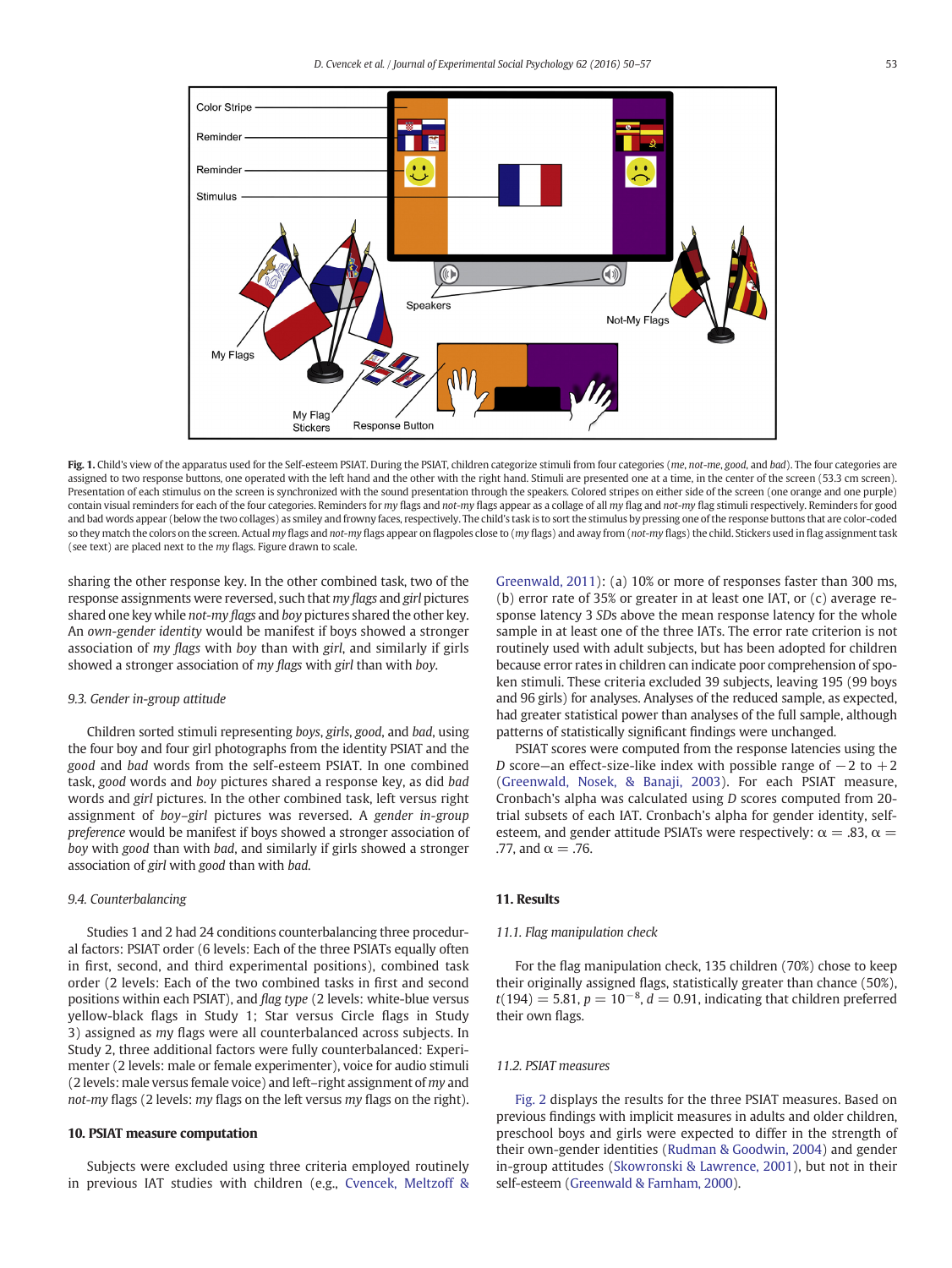<span id="page-4-0"></span>

Fig. 2. Results for implicit measures of 5-year-old children.  $* =$  significant sex differences. Error bars = SE. For boys, effect sizes (d) of .98, .51, and .35 are associated with the measures of self-esteem, gender identity and gender in-group attitude, respectively. For girls, effect sizes  $(d)$  of 88, .76, and 1.40 are associated with the measures of self-esteem, gender identity and gender in-group attitude, respectively.

#### 11.3. Self-esteem

Overall, children associated me with good more than with bad,  $t(194) = 12.95$ ,  $p = 10^{-28}$ ,  $d = 0.93$ . This occurred equally for boys  $(M = .37; SD = .37)$ ,  $t(98) = 9.72$ ,  $p = 10^{-16}$ ,  $d = 0.98$ , and girls  $(M = .38; SD = .43), t(95) = 8.64, p = 10<sup>-13</sup>, d = 0.88.$ 

#### 11.4. Gender identity

Children associated my flags with their own gender more than with opposite gender, t(194) = 8.86,  $p = 10^{-16}$ ,  $d = 0.63$ . Girls showed stronger own-gender identity ( $M = .35$ ; SD = .45),  $t(95) = 7.45$ ,  $p = 10^{-11}$ ,  $d = 0.76$ , than did boys ( $M = .22$ ; SD = .43),  $t(98) = 5.12$ ,  $p = 10^{-6}$ ,  $d = 0.51$ . This difference was:  $t(193) = 1.95$ ,  $p = .053$ ,  $d = 0.28$ .

#### 11.5. Gender in-group attitude

Children associated their own gender more than the opposite gender with good,  $t(194) = 10.41$ ,  $p = 10^{-20}$ ,  $d = 0.75$ . This occurred both for boys ( $M = .14$ ;  $SD = .40$ ),  $t(98) = 3.44$ ,  $p = .001$ ,  $d = 0.35$ , and girls ( $M = .47$ ; SD = .33), t(95) = 13.69, p = 10<sup>-24</sup>, d = 1.40. However, for girls the association of own gender with good was decidedly stronger than that for boys,  $t(193) = 6.29, p = 10^{-9}, d = 0.90$ .

#### 11.6. Affective–cognitive consistency

Past tests of balanced identity have used a statistical 4-test-method as an indicator of affective–cognitive consistency among the measures of self-esteem, gender identity, and gender attitudes ([Greenwald et al.,](#page-6-0) [2002](#page-6-0)). This method applies a series of four statistical tests to results from a two-step hierarchical linear regression in which each of the three measures, in turn, serves as a criterion measure that is predicted by the other two. In Step 1, the criterion is predicted solely by the multiplicative product of the other two measures. In Step 2, the two measures are added individually to the regression (see Supplementary material for a detailed report of the results using the 4-test method).

Passing of all four tests of the 4-test method has been used, since its introduction in 2002, as a criterion for theoretical confirmation of the balance–congruity principle. However, the 4-test method has some complexities that would be desirable to circumvent. It requires a total of 12 statistical tests—four in each of the three 2-steps regressions. A recent meta-analysis of 36 studies with implicit and explicit measures introduced a potential improvement on the 4-test method, by computing a within-study meta-analysis of the first two test results [\(Cvencek,](#page-6-0) [Greenwald, et al., 2015\)](#page-6-0). This new meta-analytic approach was applied to the present data.

The within-study meta-analysis makes use of (a) the r coefficient of the product term from Step 1 (Test 1 of the 4-test method) and (b) the partial r for the product term in Step 2 (Test 2 of the 4-test method). Test 1 produced an r value for each of the three types of association measures being predicted by the product of the other two when that product was the sole predictor in the first step of the 2-step regression. Test 2 produces three partial  $rs$  ( $pr$ ) values in the second regression step, each being a measure of unique prediction by the product term. Using random-effects analyses of Fisher Z transformations of these r values, the three occurrences of each of Tests 1 and 2 were meta-analytically combined for each independent sample, with results being reported after transformation back to the correlation metric.

Within-BID effect sizes were computed on the combined data set involving all three samples, as justified by the previously described preliminary analysis that found no main effect of study or interaction effect involving subject gender, the repeated-measures variation of association measure, or the interaction of gender with association measure. This analysis found that the predicted effect of product terms for Test 1 of the 4-test method was significant (average  $r = .293$ ,  $p =$ .00002). For Test 2, the average pr coefficient was positive as predicted for the 4-test method,  $pr = .071$ ,  $p = .087$ . These findings provide substantial confirmation for BIT's expectations (see Supplementary material for additional details of the results using the within-study meta-analysis).

#### 12. General Discussion

Using a recently developed method (PSIAT) to assess strengths of associations with self in young children, the present study observed levels of implicit self-esteem and own-gender identity comparable to those previously observed in older samples, and also found gender differences in gender in-group preferences similar to those previously observed both in older children and in adults.

Although both girls and boys displayed implicit preference for their own gender, girls demonstrated a significantly stronger gender ingroup preference. Correlations among the measures of implicit selfesteem, gender identity, and gender attitude importantly confirmed theoretical expectations of balanced identity theory (BIT) by showing that each association measure was significantly predicted by the product of the other two. Thus, even as early as preschool, children displayed a form of affective–cognitive organization strikingly similar to patterns previously observed repeatedly in older children and adults [\(Cvencek et al., 2012](#page-6-0)).

#### 12.1. Functions of self-esteem

The present findings bear on the proposition that self-esteem serves an identity-maintenance function, as described in balanced identity theory (BIT). BIT conceives self-esteem as an association (of self with positive valence) that plays a central role in a cognitive–affective configuration that also includes association of self with social categories (e.g., gender identity) and associations of those social categories with valence (e.g., gender attitude).

The association-strength measures obtained using the PSIAT enabled finding confirmatory evidence for BIT's theoretical expectations in subjects younger than those tested in any previous research. Previous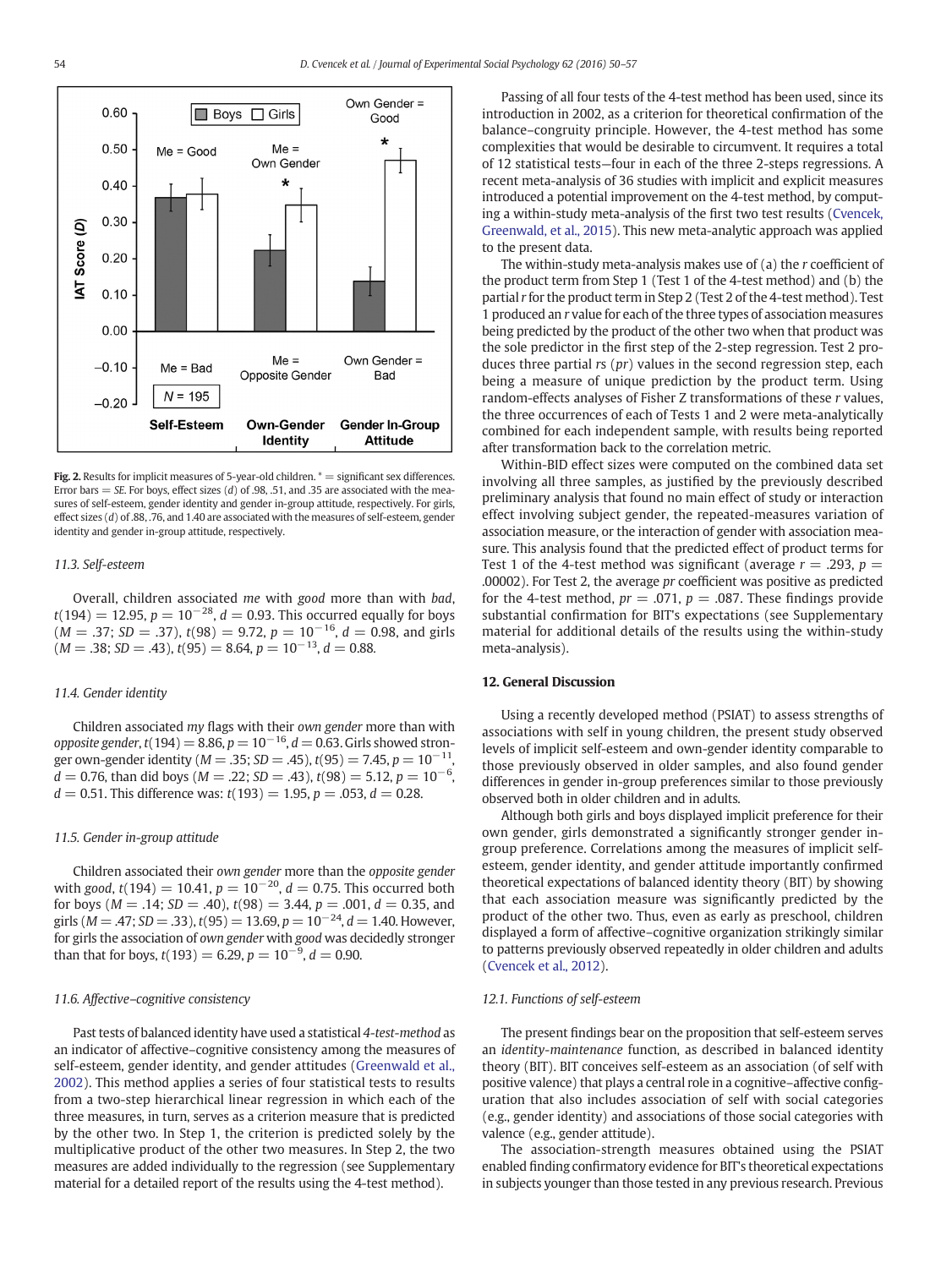tests had provided support with adults ([Greenwald et al., 2002;](#page-6-0) [Greenwald, Rudman, Nosek, & Zayas, 2006](#page-6-0)) and elementary-school children ([Cvencek, Kapur, & Meltzoff, 2015; Dunham et al., 2007\)](#page-6-0). The present results extend previous BIT research by demonstrating that the principles of cognitive balance operate in 5-year-old children. The finding raises the possibility that the underlying principle of balance– congruity in children's representations may arise even earlier than 5 years of age and exert pressure on mental organization. Of course, BIT's conception of self-esteem's identity maintenance function does not exclude self-esteem serving other possible functions, as hypothesized in several other theories [\(Deci & Ryan, 2000; Greenberg,](#page-6-0) [Pyszczynski, & Solomon, 1986; Leary & Baumeister, 2000](#page-6-0)).

#### 12.2. Representational structure of self-esteem

There exist multiple conceptions of self-esteem's structure, ranging from simple associations of self with valence ( $me = good$ ) to complex, multi-component cognitive schemas ([Blascovich & Tomaka, 1991](#page-6-0)). Because measures based on cognitively more complex conceptions of explicit self-esteem are not presently available for young children [\(Harter, 2012\)](#page-6-0) the present research is necessarily silent on the validity of those more complex conceptions for preschool children. However, the present findings give some validation to the conception of selfesteem as an associative link between self and valence ( $me = good$ ), which is what was tested here. Given the contemporary wide endorsement of dual-process models [\(Stanovich, West, & Toplak, 2014\)](#page-6-0), the associative structural conception of (IAT-measured) self-esteem may be seen as co-existing with more cognitively complex representations (cf. [Rudman, Dohn, & Fairchild, 2007](#page-6-0)).

#### 12.3. Self-esteem in relation to varying own-gender identities and gender in-group preferences

Levels of self-esteem observed with 5-year-olds in this research match observations in previous studies with older samples. At this point one can only speculate about the developmental roots of selfpositivity in children, but several streams of data and theory may be relevant. Recent theories of social-cognitive development have argued that infants and toddlers recognize similar morphological features and action patterns between self and others, thereby judging the extent to which others are "like me" ([Meltzoff, 2007, 2013\)](#page-6-0) even before preschool. When combined with warm and consistent care, feelings of attachment and "trust" ([Erikson, 1963; Harris, 2007\)](#page-6-0) may develop, which are integral to a sense of positive self-esteem [\(Brown, 1998](#page-6-0)). Children who feel loved by others may internalize this to love themselves [\(Thompson, 2008](#page-7-0)). Once these feelings develop, they may guide the way children perceive others, and prompt them to interpret the world as a more accepting place (see also, [Kamins & Dweck, 1999](#page-6-0)).

A challenging question is to explain the similarity between the present results with 5-year-olds and the previous work with adults and older children in terms of own-gender identity and gender in-group preferences being stronger in girls than in boys. Three possible explanations for early emergence of stronger own-gender identity in girls can be provided. First, girls begin verbal gender labeling earlier than boys (at about 19 vs. 21 months of age), which may contribute to gender identity becoming more automatic ([Hilliard & Liben, 2010; Zosuls](#page-6-0) [et al., 2009\)](#page-6-0). Second, girls in Western culture characteristically wear more gender-distinctive clothes than boys [\(Ruble, Lurye, & Zosuls,](#page-6-0) [2007](#page-6-0)). Third, girls predominantly experience caretakers who are owngender role models ([Zosuls et al., 2009\)](#page-7-0).

Among possible explanations for early emergence of stronger gender in-group preference in girls, three candidate origins deserve consideration. First, positive attitudes toward one's mother may generalize to all females (i.e.,  $female = good$ ). For boys, the positive attitude towards one's mother works in the opposite direction from gender ingroup preference, and the two influences may tend to cancel each

other (e.g., [Rudman & Goodwin, 2004](#page-6-0)). Second, young children may develop feelings that boys are aggressive and "get in trouble" more, leading to a weaker gender in-group preference in boys (e.g., [Giles &](#page-6-0) [Heyman, 2005\)](#page-6-0). Third, children's experiences with gender roles, including the division of labor in the home, may contribute to associating females with being "nurturing" and "warm," which has a positive valence (e.g., [Sinno & Killen, 2009](#page-6-0)).

#### 12.4. Measurement of self-esteem in preschoolers

Previous researchers documented the difficulties in using self-report to measure self-esteem in children as young as those studied here [\(Harter, 2006; Marsh et al., 2002](#page-6-0)). [Haltiwanger \(1989\)](#page-6-0) has argued that young children's global self-esteem may be manifest in their behavior even if not in their explicit verbal self-report. Using reports by the children's own preschool teachers (Q-sort methods), [Haltiwanger and](#page-6-0) [Harter \(1988\);](#page-6-0) also [Verschueren, Marcoen, & Buyck, 1998\)](#page-7-0) identified behaviors that possibly reflect high self-esteem in preschoolers (e.g., displays of confidence, independence, etc.). However, such measures can be susceptible to inflated gender differences, because preschool teachers tend to view girls as more confident than boys [\(Fuchs-](#page-6-0)[Beauchamp, 1996](#page-6-0)).

In the present research, the PSIAT measure allowed us to assess group-associations (gender attitude) and self-associations, in both valenced (self-esteem) and non-valenced (gender identity) domains, in ways that did not rely on children's verbal self-report or teacher's evaluations. The PSIAT's use of flags was based on an established social psychological phenomenon—the mere ownership effect ([Beggan, 1992](#page-6-0)). The present successful use of this approach with 5-year-olds suggests the possibility of adapting other measures of implicit self-esteem, such as birthday preference [\(Jones, Pelham, Mirenberg, & Hetts, 2002](#page-6-0)) and name-letter preference [\(Hoorens, Nuttin, Herman, & Pavakanun,](#page-6-0) [1990](#page-6-0)) for use with preschoolers.

#### 12.5. Validity of IAT self-esteem measures

The present studies add to the body of evidence for the validity of IAT measures of self-esteem. Specifically, [Bosson et al. \(2000\)](#page-6-0) reported that, of the seven implicit self-esteem measures examined in tests of adults, the IAT had the highest test–retest reliability ( $r = .69$ ), and [Krause,](#page-6-0) [Back, Egloff, and Schmukle \(2011\)](#page-6-0) showed that, of the five implicit self-esteem measures they examined, the IAT measure displayed: (a) the best split-half reliability ( $r = .75$ ) and (b) the best temporal stability over a 4-week period ( $r = .54$ ). Similarly, in all three studies reported here, internal consistencies of the PSIAT measures of selfesteem and gender self-concept PSIATs revealed satisfactorily high values, ranging from  $\alpha = .70$  to .89.

Recently, IAT self-esteem measures in adults independently predicted the perception of being valued—a real-life criterion derived from sociometer theory ([Back et al., 2009\)](#page-6-0). However, the strongest evidence of the validity of IAT self-esteem measures comes from the evidence supporting BIT's balance–congruity principle ([Greenwald et al., 2002](#page-6-0)). In adults, IAT measures of self-esteem have been shown to be related to measures of gender identity and gender attitudes according to the balance–congruity principle [\(Cvencek et al., 2012](#page-6-0)). The present demonstration of significant statistical support for the balance–congruity expectations in studies with 5-year-old children adds to the evidence for construct validity of IAT self-esteem measures.

#### 13. Conclusion

The present studies provide empirical evidence for positive selfesteem in 5-year-olds, an age earlier in development than can be established using available self-report measures. Additionally, the data provided by preschool children confirmed the operation of affective– cognitive consistency among gender identity, gender attitudes, and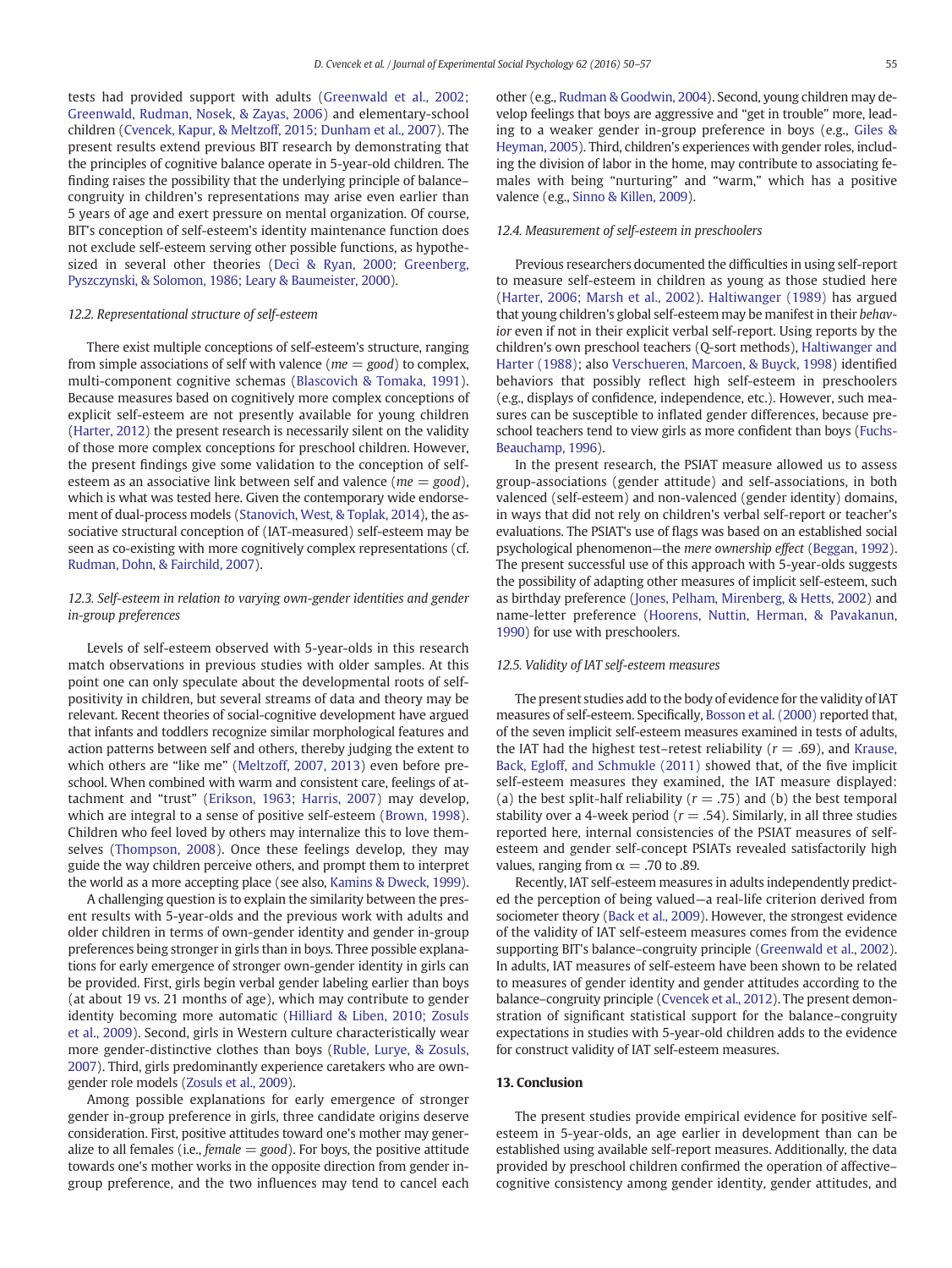<span id="page-6-0"></span>self-esteem. These findings establish that important properties of selfesteem exist in early childhood, consistent with theories that describe an identity-maintenance function of self-esteem.

#### Appendix A. Supplementary data

Supplementary data to this article can be found online at [http://dx.](http://dx.doi.org/10.1016/j.jesp.2015.09.015) [doi.org/10.1016/j.jesp.2015.09.015](http://dx.doi.org/10.1016/j.jesp.2015.09.015).

#### References

- Allport, G. W. (1955). [Becoming: Basic considerations for a psychology of personality.](http://refhub.elsevier.com/S0022-1031(15)00125-0/rf0005) New [Haven, CT: Yale University Press.](http://refhub.elsevier.com/S0022-1031(15)00125-0/rf0005)
- Back, M. D., Krause, S., Hirschmüller, S., Stopfer, J. M., Egloff, B., & Schmukle, S. C. (2009). Unraveling the three faces of self-esteem: A new information-processing sociometer perspective. Journal of Research in Personality, 43, 933–937. http://dx.doi.org/[10.1016/](http://dx.doi.org/10.1016/j.jrp.2009.04.002) [j.jrp.2009.04.002.](http://dx.doi.org/10.1016/j.jrp.2009.04.002)
- Baumeister, R. F. (1982). A self-presentational view of social phenomena. Psychological Bulletin, 91, 3–26. http://dx.doi.org[/10.1037/0033-2909.91.1.3](http://dx.doi.org/10.1037/0033-2909.91.1.3).
- Beggan, J. K. (1992). On the social nature of nonsocial perception: The mere ownership effect. Journal of Personality and Social Psychology, 62, 229–237. http://dx.doi.org[/10.](http://dx.doi.org/10.1037/0022-3514.62.2.229) [1037/0022-3514.62.2.229](http://dx.doi.org/10.1037/0022-3514.62.2.229).
- Blascovich, J., & Tomaka, J. (1991). [Measures of self-esteem. In J. P. Robinson, P. R. Shaver,](http://refhub.elsevier.com/S0022-1031(15)00125-0/rf0025) & L. S. Wrightsman (Eds.), [Measures of personality and social psychological attitudes](http://refhub.elsevier.com/S0022-1031(15)00125-0/rf0025) (pp. 115–[160\). San Diego, CA: Academic Press.](http://refhub.elsevier.com/S0022-1031(15)00125-0/rf0025)
- Bosson, J. K., Swann, W. B., Jr., & Pennebaker, J. W. (2000). Stalking the perfect measure of implicit self-esteem: The blind men and the elephant revisited? Journal of Personality and Social Psychology, 79, 631–643. http://dx.doi.org/[10.1037/0022-3514.79.4.631.](http://dx.doi.org/10.1037/0022-3514.79.4.631) Brown, J. D. (1998). The Self. [New York, NY: McGraw-Hill.](http://refhub.elsevier.com/S0022-1031(15)00125-0/rf0035)
- Buhrmester, M. D., Blanton, H., & Swann, W. B., Jr. (2011). Implicit self-esteem: Nature, measurement, and a new way forward. Journal of Personality and Social Psychology, 100, 365–385. http://dx.doi.org[/10.1037/a0021341](http://dx.doi.org/10.1037/a0021341).
- Cvencek, D., Greenwald, A. G., Meltzoff, A. N., Maddox, C. D., Nosek, B. A., Rudman, L. A., ... Banaji, M. R. (2015a). [Multi-laboratory meta-analytic evaluation of balanced identity](http://refhub.elsevier.com/S0022-1031(15)00125-0/rf0045) theory. [\(Manuscript submitted for publication\).](http://refhub.elsevier.com/S0022-1031(15)00125-0/rf0045)
- Cvencek, D., Kapur, M., & Meltzoff, A. N. (2015b). Math achievement, stereotypes, and math self-concepts among elementary-school students in Singapore. Learning and Instruction, 39, 1–10. http://dx.doi.org/[10.1016/j.learninstruc.2015.04.002.](http://dx.doi.org/10.1016/j.learninstruc.2015.04.002)
- Cvencek, D., Greenwald, A. G., & Meltzoff, A. N. (2011a). Measuring implicit attitudes of 4-year-olds: The Preschool Implicit Association Test. Journal of Experimental Child Psychology, 109, 187–200. http://dx.doi.org/[10.1016/j.jecp.2010.11.002.](http://dx.doi.org/10.1016/j.jecp.2010.11.002)
- Cvencek, D., Greenwald, A. G., & Meltzoff, A. N. (2012). [Balanced identity theory: Review](http://refhub.elsevier.com/S0022-1031(15)00125-0/rf0060) [of evidence for implicit consistency in social cognition. In B. Gawronski, & F. Strack](http://refhub.elsevier.com/S0022-1031(15)00125-0/rf0060) (Eds.), [Cognitive consistency: A fundamental principle in social cognition](http://refhub.elsevier.com/S0022-1031(15)00125-0/rf0060) (pp. 157–[177\). New York, NY: Guilford Press.](http://refhub.elsevier.com/S0022-1031(15)00125-0/rf0060)
- Cvencek, D., Meltzoff, A. N., & Greenwald, A. G. (2011b). Math–gender stereotypes in elementary school children. Child Development, 82, 766–779. http://dx.doi.org/[10.](http://dx.doi.org/10.1111/j.1467-8624.2010.01529.x) [1111/j.1467-8624.2010.01529.x.](http://dx.doi.org/10.1111/j.1467-8624.2010.01529.x)
- Deci, E. L., & Ryan, R. M. (2000). The "what" and "why" of goal pursuits: Human needs and the self-determination of behavior. Psychological Inquiry, 11, 227–268. http://dx.doi. org[/10.1207/S15327965PLI1104\\_01.](http://dx.doi.org/10.1207/S15327965PLI1104_01)
- Dunham, Y., Baron, A. S., & Banaji, M. R. (2007). Children and social groups: A developmental analysis of implicit consistency in Hispanic Americans. Self and Identity, 6, 238–255. http://dx.doi.org/[10.1080/15298860601115344](http://dx.doi.org/10.1080/15298860601115344).
- Erikson, E. H. (1963). Childhood and society. [New York, NY: Norton.](http://refhub.elsevier.com/S0022-1031(15)00125-0/rf0080)
- Farnham, S. D., Greenwald, A. G., & Banaji, M. R. (1999). [Implicit self-esteem. In D. Abrams,](http://refhub.elsevier.com/S0022-1031(15)00125-0/rf0085) & M. Hogg (Eds.), [Social identity and social cognition](http://refhub.elsevier.com/S0022-1031(15)00125-0/rf0085) (pp. 230–248). Cambridge, MA: [Blackwell Publishers.](http://refhub.elsevier.com/S0022-1031(15)00125-0/rf0085)
- Fenson, L., Marchman, V. A., Thal, D. J., Dale, P. S., Reznick, J. S., & Bates, E. (2007). [The](http://refhub.elsevier.com/S0022-1031(15)00125-0/rf0090) [MacArthur-Bates Communicative Development Inventories User's Guide and Technical](http://refhub.elsevier.com/S0022-1031(15)00125-0/rf0090) Manual [\(2nd ed.\). Baltimore, MD: Brookes.](http://refhub.elsevier.com/S0022-1031(15)00125-0/rf0090)
- Fuchs-Beauchamp, K. D. (1996). Preschoolers' inferred self-esteem: The Behavioral Rating Scale of Presented Self-esteem in Young Children. The Journal of Genetic Psychology, 157, 204–210. http://dx.doi.org[/10.1080/00221325.1996.9914858](http://dx.doi.org/10.1080/00221325.1996.9914858).
- Giles, J. W., & Heyman, G. D. (2005). Young children's beliefs about the relationship between gender and aggressive behavior. Child Development, 76, 107–121. http:// dx.doi.org[/10.1111/j.1467-8624.2005.00833.x.](http://dx.doi.org/10.1111/j.1467-8624.2005.00833.x)
- Greenberg, J., Pyszczynski, T., & Solomon, S. (1986). The causes and consequences of a need for self-esteem: A terror management theory. In R. F. Baumeister (Ed.), Public self and private self (pp. 189–212). New York, NY: Springer-Verlag. http://dx.doi. org[/10.1007/978-1-4613-9564-5\\_10.](http://dx.doi.org/10.1007/978-1-4613-9564-5_10)
- Greenwald, A. G. (1980). The totalitarian ego: Fabrication and revision of personal history. American Psychologist, 35, 603–618. http://dx.doi.org/[10.1037/0003-066X.35.7.603](http://dx.doi.org/10.1037/0003-066X.35.7.603).
- Greenwald, A. G., & Farnham, S. D. (2000). Using the Implicit Association Test to measure self-esteem and self-concept. Journal of Personality and Social Psychology, 79, 1022–1038. http://dx.doi.org/[10.1037/0022-3514.79.6.1022.](http://dx.doi.org/10.1037/0022-3514.79.6.1022)
- Greenwald, A. G., Banaji, M. R., Rudman, L. A., Farnham, S. D., Nosek, B. A., & Mellot, D. S. (2002). A unified theory of implicit attitudes, stereotypes, self-esteem, and selfconcept. Psychological Review, 109, 3–25. http://dx.doi.org[/10.1037/0033-295X.109.1.3.](http://dx.doi.org/10.1037/0033-295X.109.1.3)
- Greenwald, A. G., McGhee, D. E., & Schwartz, J. L. K. (1998). Measuring individual differences in implicit cognition: The Implicit Association Test. Journal of Personality and Social Psychology, 74, 1464–1480. http://dx.doi.org/[10.1037/0022-3514.74.6.1464](http://dx.doi.org/10.1037/0022-3514.74.6.1464).
- Greenwald, A. G., Nosek, B. A., & Banaji, M. R. (2003). Understanding and using the Implicit Association Test: I. An improved scoring algorithm. Journal of Personality and Social Psychology, 85, 197–216. http://dx.doi.org/[10.1037/0022-3514.85.2.197](http://dx.doi.org/10.1037/0022-3514.85.2.197).
- Greenwald, A. G., Rudman, L. A., Nosek, B. A., & Zayas, V. (2006). Why so little faith? A reply to Blanton and Jaccard's (2006) skeptical view of testing pure multiplicative theories. Psychological Review, 113, 170–180. http://dx.doi.org[/10.1037/0033-295X.](http://dx.doi.org/10.1037/0033-295X.113.1.170) [113.1.170](http://dx.doi.org/10.1037/0033-295X.113.1.170).
- Haltiwanger, J. (1989, April). [Behavioral referents of presented self-esteem in young](http://refhub.elsevier.com/S0022-1031(15)00125-0/rf0140) children. [Paper presented at the Meeting of the Society for Research in Child Develop-](http://refhub.elsevier.com/S0022-1031(15)00125-0/rf0140)ment[. Kansas City: MO.](http://refhub.elsevier.com/S0022-1031(15)00125-0/rf0140)
- Haltiwanger, J., & Harter, S. (1988). A behavioral measure of young children's presented self-esteem. Unpublished manuscript, University of Denver, Denver, CO.
- Harris, P. L. (2007). Trust. Developmental Science, 10, 135–138. http://dx.doi.org/[10.1111/j.](http://dx.doi.org/10.1111/j.1467-7687.2007.00575.x) [1467-7687.2007.00575.x](http://dx.doi.org/10.1111/j.1467-7687.2007.00575.x).
- Harter, S. (2006). [Developmental and individual difference perspectives on self-esteem.](http://refhub.elsevier.com/S0022-1031(15)00125-0/rf0150) [In D. K. Mroczek, & T. D. Little \(Eds.\),](http://refhub.elsevier.com/S0022-1031(15)00125-0/rf0150) Handbook of personality development (pp. 311–[334\). Mahwah, NJ: Erlbaum.](http://refhub.elsevier.com/S0022-1031(15)00125-0/rf0150)
- Harter, S. (2012). [The construction of the self: Developmental and sociocultural foundations](http://refhub.elsevier.com/S0022-1031(15)00125-0/rf0155) [\(2nd ed.\). New York, NY: Guilford Press.](http://refhub.elsevier.com/S0022-1031(15)00125-0/rf0155)
- Harter, S., & Pike, R. (1984). The pictorial scale of perceived competence and social acceptance for young children. Child Development, 55, 1969–1982. http://dx.doi.org/[10.](http://dx.doi.org/10.2307/1129772) [2307/1129772.](http://dx.doi.org/10.2307/1129772)
- Hilliard, L. J., & Liben, L. S. (2010). Differing levels of gender salience in preschool classrooms: Effects on children's gender attitudes and intergroup bias. Child Development, 81, 1787–1798. http://dx.doi.org/[10.1111/j.1467-8624.2010.01510.x](http://dx.doi.org/10.1111/j.1467-8624.2010.01510.x).
- Hoorens, V., Nuttin, J. M., Jr., Herman, I. E., & Pavakanun, U. (1990). Mastery pleasure versus mere ownership: A quasi-experimental cross-cultural and cross-alphabetical test of the name letter effect. European Journal of Social Psychology, 20, 181–205. http://dx.doi.org[/10.1002/ejsp.2420200302.](http://dx.doi.org/10.1002/ejsp.2420200302)
- James, W. (1890). [Principles of psychology.](http://refhub.elsevier.com/S0022-1031(15)00125-0/rf0175) New York, NY: Holt.
- Jones, J. T., Pelham, B. W., Mirenberg, M. C., & Hetts, J. J. (2002). Name letter preferences are not merely mere exposure: Implicit egotism as self-regulation. Journal of Experimental Social Psychology, 38, 170–177. http://dx.doi.org[/10.1006/jesp.2001.](http://dx.doi.org/10.1006/jesp.2001.1497) [1497.](http://dx.doi.org/10.1006/jesp.2001.1497)
- Kamins, M. L., & Dweck, C. S. (1999). Person versus process praise and criticism: Implications for contingent self-worth and coping. Developmental Psychology, 35, 835–847. http://dx.doi.org[/10.1037/0012-1649.35.3.835.](http://dx.doi.org/10.1037/0012-1649.35.3.835)
- Krause, S., Back, M. D., Egloff, B., & Schmukle, S. C. (2011). Reliability of implicit selfesteem measures revisited. European Journal of Personality, 25, 239–251. http://dx. doi.org/[10.1002/per.792.](http://dx.doi.org/10.1002/per.792)
- Leary, M. R., & Baumeister, R. F. (2000). The nature and function of self-esteem: Sociometer theory. In M. P. Zenna (Ed.), Advances in experimental social psychology. 32. (pp. 1–62). San Diego, CA: Academic Press. http://dx.doi.org/[10.1016/S0065-](http://dx.doi.org/10.1016/S0065-2601(00)80003-9) [2601\(00\)80003-9](http://dx.doi.org/10.1016/S0065-2601(00)80003-9).
- Marsh, H. W., Ellis, L. A., & Craven, R. G. (2002). How do preschool children feel about themselves? Unraveling measurement and multidimensional self-concept structure. Developmental Psychology, 38, 376–393. http://dx.doi.org[/10.1037/0012-1649.38.3.](http://dx.doi.org/10.1037/0012-1649.38.3.376) [376](http://dx.doi.org/10.1037/0012-1649.38.3.376).
- Maslow, A. H. (1951). Higher needs and personality. Dialectica, 5, 257–265. http://dx.doi. org[/10.1111/j.1746-8361.1951.tb01056.x.](http://dx.doi.org/10.1111/j.1746-8361.1951.tb01056.x)
- Meltzoff, A. N. (2007). 'Like me': A foundation for social cognition. Developmental Science, 10, 126–134. http://dx.doi.org/[10.1111/j.1467-7687.2007.00574.x](http://dx.doi.org/10.1111/j.1467-7687.2007.00574.x).
- Meltzoff, A. N. (2013). [Origins of social cognition: Bidirectional self-other mapping and](http://refhub.elsevier.com/S0022-1031(15)00125-0/rf0215) the "like-me" [hypothesis. In M. Banaji, & S. Gelman \(Eds.\),](http://refhub.elsevier.com/S0022-1031(15)00125-0/rf0215) Navigating the social [world: What infants, children, and other species can teach us](http://refhub.elsevier.com/S0022-1031(15)00125-0/rf0215) (pp. 139–144). New [York, NY: Oxford University Press.](http://refhub.elsevier.com/S0022-1031(15)00125-0/rf0215)
- Paulhus, D. L. (2002). [Socially desirable responding: The evolution of a construct. In H. I.](http://refhub.elsevier.com/S0022-1031(15)00125-0/rf0220) [Braun, D. N. Jackson, & D. E. Wiley \(Eds.\),](http://refhub.elsevier.com/S0022-1031(15)00125-0/rf0220) The role of constructs in psychological and educational measurement (pp. 49–[69\). Mahwah, NJ: Erlbaum.](http://refhub.elsevier.com/S0022-1031(15)00125-0/rf0220)
- Rogers, C. R. (1959). [A theory of therapy, personality, and interpersonal relationships, as](http://refhub.elsevier.com/S0022-1031(15)00125-0/rf0225) [developed in the client-centered framework. In S. Koch \(Ed.\),](http://refhub.elsevier.com/S0022-1031(15)00125-0/rf0225) Psychology: A study of a science, 3. (pp. 184–[256\). New York, NY: McGraw-Hill.](http://refhub.elsevier.com/S0022-1031(15)00125-0/rf0225)
- Ruble, D. N., Lurye, L. E., & Zosuls, K. M. (2007). [Pink frilly dresses \(PFD\) and early gender](http://refhub.elsevier.com/S0022-1031(15)00125-0/rf0230) identity. Princeton Report on Knowledge, 2 [Retrieved January 12, 2013, from http://](http://refhub.elsevier.com/S0022-1031(15)00125-0/rf0230) [www.princeton.edu/prok/issues/2-2/pink\\_frilly.xml.](http://refhub.elsevier.com/S0022-1031(15)00125-0/rf0230)
- Ruble, D. N., Martin, C. L., & Berenbaum, S. A. (2006). [Gender development. In N. Eisenberg](http://refhub.elsevier.com/S0022-1031(15)00125-0/rf0235) (Ed.), (6th ed.). [Handbook of child psychology: Social, emotional, and personality](http://refhub.elsevier.com/S0022-1031(15)00125-0/rf0235) development, 3. (pp. 858–[932\). New York, NY: Wiley.](http://refhub.elsevier.com/S0022-1031(15)00125-0/rf0235)
- Rudman, L. A., & Goodwin, S. A. (2004). Gender differences in automatic in-group bias: Why do women like women more than men like men? Journal of Personality and Social Psychology, 87, 494–509. http://dx.doi.org[/10.1037/0022-3514.87.4.494.](http://dx.doi.org/10.1037/0022-3514.87.4.494)
- Rudman, L. A., Dohn, M. C., & Fairchild, K. (2007). Implicit self-esteem compensation: Automatic threat defense. Journal of Personality and Social Psychology, 93, 798–813. http://dx.doi.org[/10.1037/0022-3514.93.5.798.](http://dx.doi.org/10.1037/0022-3514.93.5.798)
- Rudolph, A., Schröder-Abé, M., Schütz, A., Gregg, A. P., & Sedikides, C. (2008). Through a glass, less darkly? Reassessing convergent and discriminant validity in measures of implicit self-esteem. European Journal of Psychological Assessment, 24, 273-281. http://dx.doi.org[/10.1027/1015-5759.24.4.273.](http://dx.doi.org/10.1027/1015-5759.24.4.273)
- Sinno, S. M., & Killen, M. (2009). Moms at work and dads at home: Children's evaluations of parental roles. Applied Developmental Science, 13, 16–29. http://dx.doi.org/[10.1080/](http://dx.doi.org/10.1080/10888690802606735) [10888690802606735](http://dx.doi.org/10.1080/10888690802606735).
- Skowronski, J. J., & Lawrence, M. A. (2001). A comparative study of the implicit and explicit gender attitudes of children and college students. Psychology of Women Quarterly, 25, 155–165. http://dx.doi.org/[10.1111/1471-6402.00017.](http://dx.doi.org/10.1111/1471-6402.00017)
- Stanovich, K. E., West, R. F., & Toplak, M. E. (2014). [Rationality, intelligence, and the](http://refhub.elsevier.com/S0022-1031(15)00125-0/rf0265) defi[ning features of type 1 and type 2 processing. In J. W. Sherman, B. Gawronski, &](http://refhub.elsevier.com/S0022-1031(15)00125-0/rf0265)